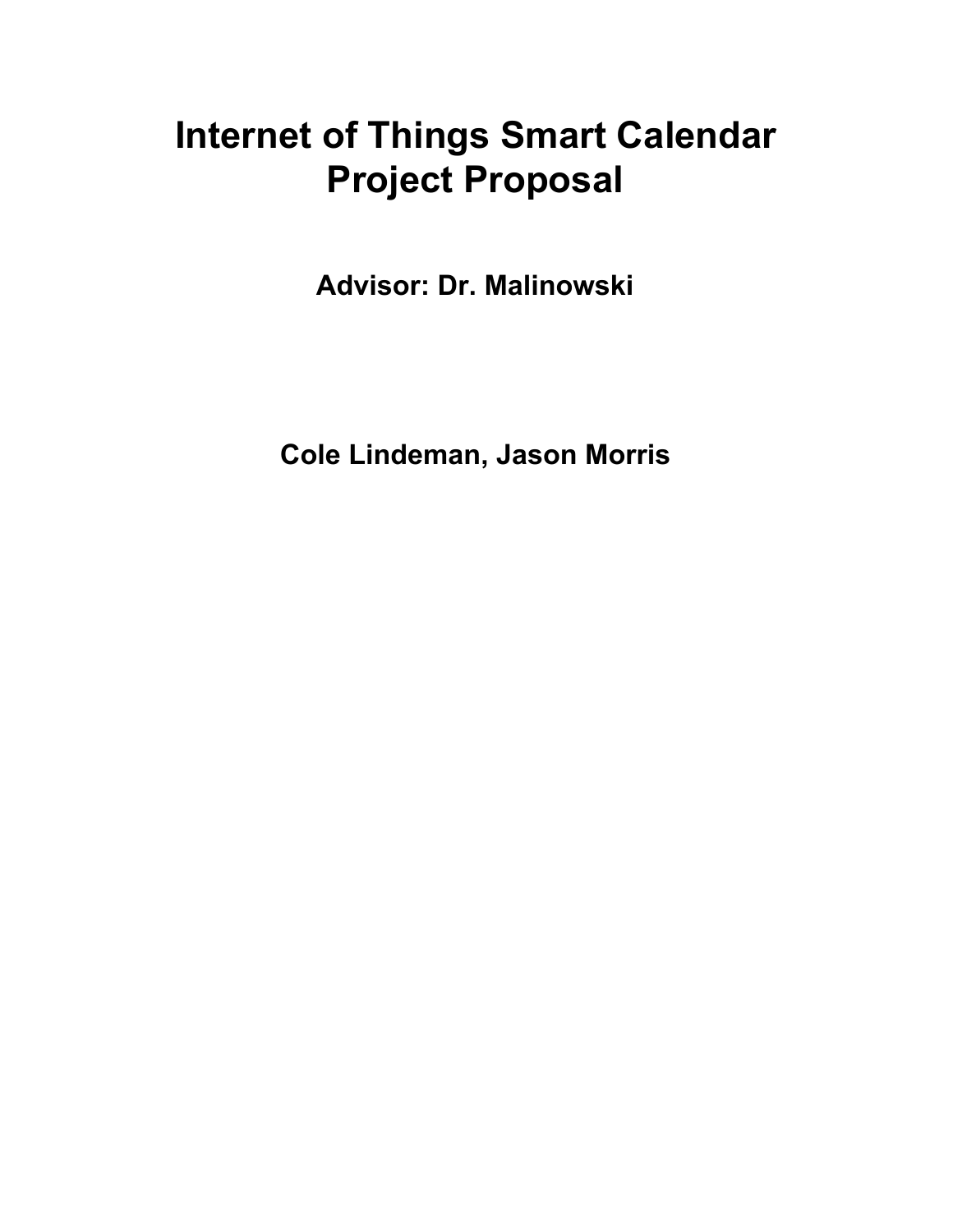## **Table of Contents**

| $\boldsymbol{2}$ |
|------------------|
| $\mathbf{3}$     |
| 3                |
| 4                |
| 4                |
| 4                |
| 5                |
| 5                |
| 9                |
| 10               |
| 11               |
| 11               |
| 12               |
| 13               |
| 13               |
| 13               |
|                  |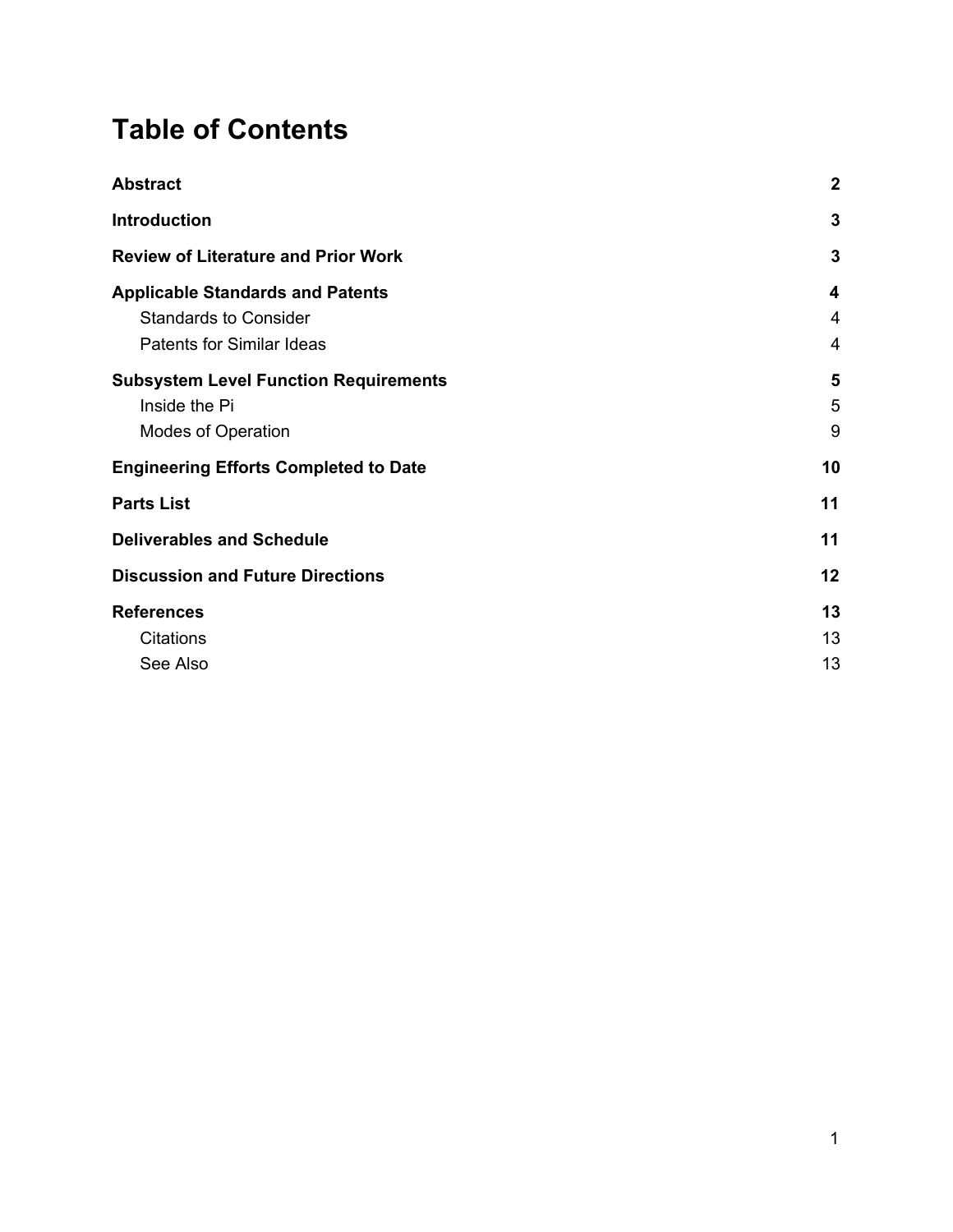### <span id="page-2-0"></span>Abstract

Many university professors like to post their schedule and office hours right outside their door so that students know when they can find them. Unfortunately, sudden changes to a professor's agenda can make it hard to keep that schedule up to date. The Internet of Things Smart Calendar seeks to offer an easy solution. The Internet of Things Smart Calendar is a device that interfaces with Google Calendar and keeps an updated display of the professor's Google Calendar. It provides the service of displaying a professor's office hours, advertisements, announcements, and other relevant information that the professor would like the students to know about.

Creating an approach to this solution involved many hours of planning and preparation. Research was done on relevant projects that were similar to this one. It was decided that the project would be powered by a Raspberry Pi and a touch screen would be used as the display. The Raspberry Pi will be interfacing with motion and door sensors and make decisions as to what should be displayed. So far, a user interface has been created using HTML and CSS.

Continuing to create this solution utilizing new and up to date technology should give teachers around the world an easier way to manage their schedule and provide their students with desired information.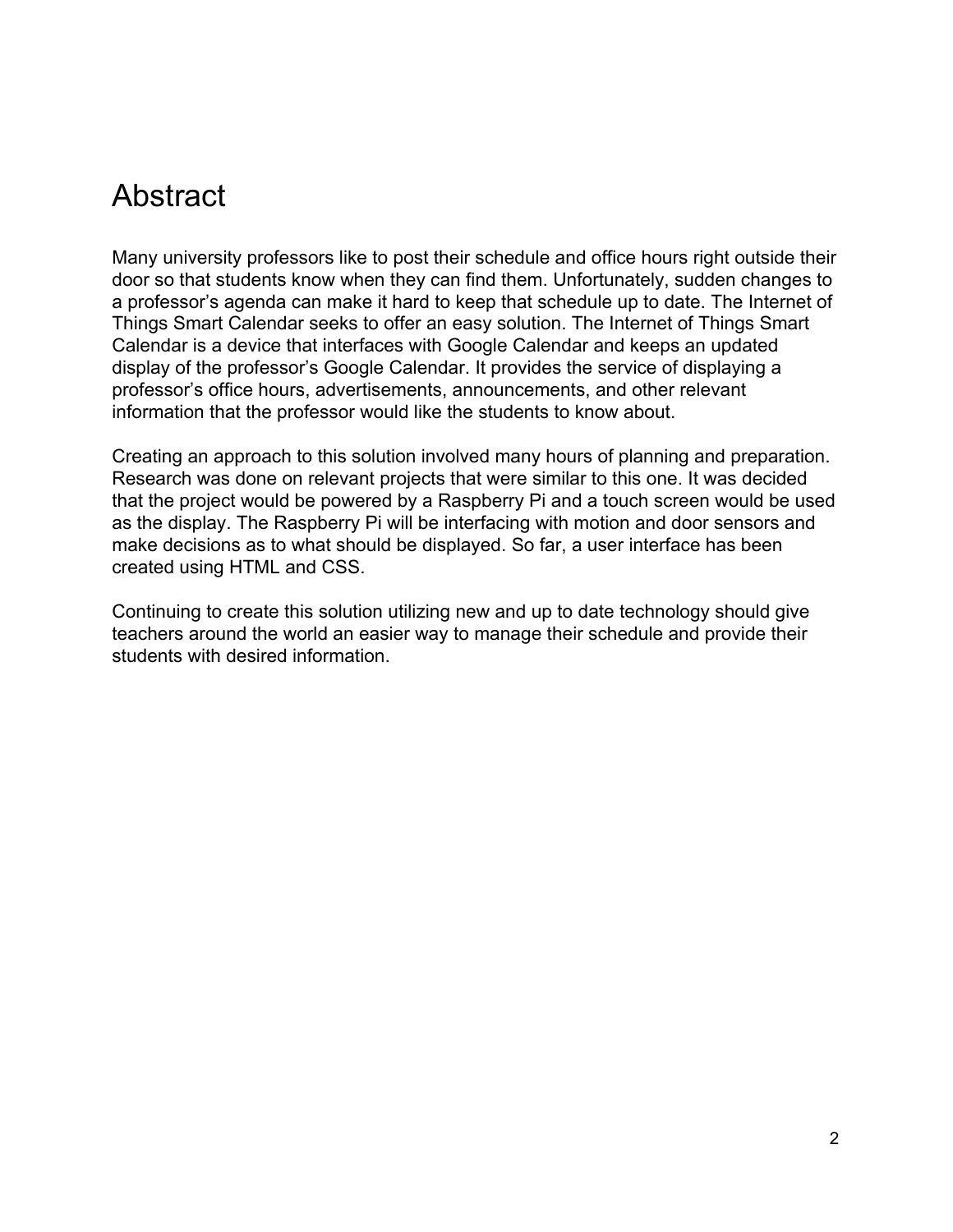## <span id="page-3-3"></span>I. Introduction

This project is an Internet of Things Smart Calendar that organizes a collection of input connections and uses the information to display data as well as send messages.

The Smart Calendar will display the professor's calendar as well as advertisements on an interactive monitor outside his room. Sensors will be used to recognize when students are nearby for tracking purposes; the Smart Calendar will also be able to display ads for passersby as well as display the calendar for people stopping at the Smart Calendar.

The Calendar will be able to contact the professor to send messages. The Smart Calendar will send an alert if a student is outside the office door during office hours. There will also be a feature to optionally leave messages using the Calendar which will be sent directly to the professor.

The Smart Calendar display will be placed directly outside the professor's office while the main controller device will be in the ceiling. Additionally, motion sensors will be placed along the wall and a magnetic sensor will be attached to the office door.

## <span id="page-3-1"></span>II. Review of Literature and Prior Work

Similar projects involving a smart calendar have been created. One person has created a project that displays their google calendar on one half of the screen, and the local weather on the other half [1]. It automatically shuts down at night and has buttons on the side to toggle the calendar between monthly, weekly, and daily views of the calendar. This particular project is powered by a Raspberry Pi. However, it does not have motion sensors or touch screen interactivity.

Another similar product that has been created is called the DAKboard [2]. The DAKboard is a customizable wall display that displays relevant information to the user's life, such as pictures, weather, and upcoming calendar events. This display also lacks motion sensors and a touch screen.

### <span id="page-3-2"></span><span id="page-3-0"></span>III. Applicable Standards and Patents *A. Standards to Consider*

Since this project will involve electrical wires, a large concern is safety. The project will be installed on a wall in a building where many people walk by and possibly interact with the device. OSHA has a myriad of safety standards for electronic equipment and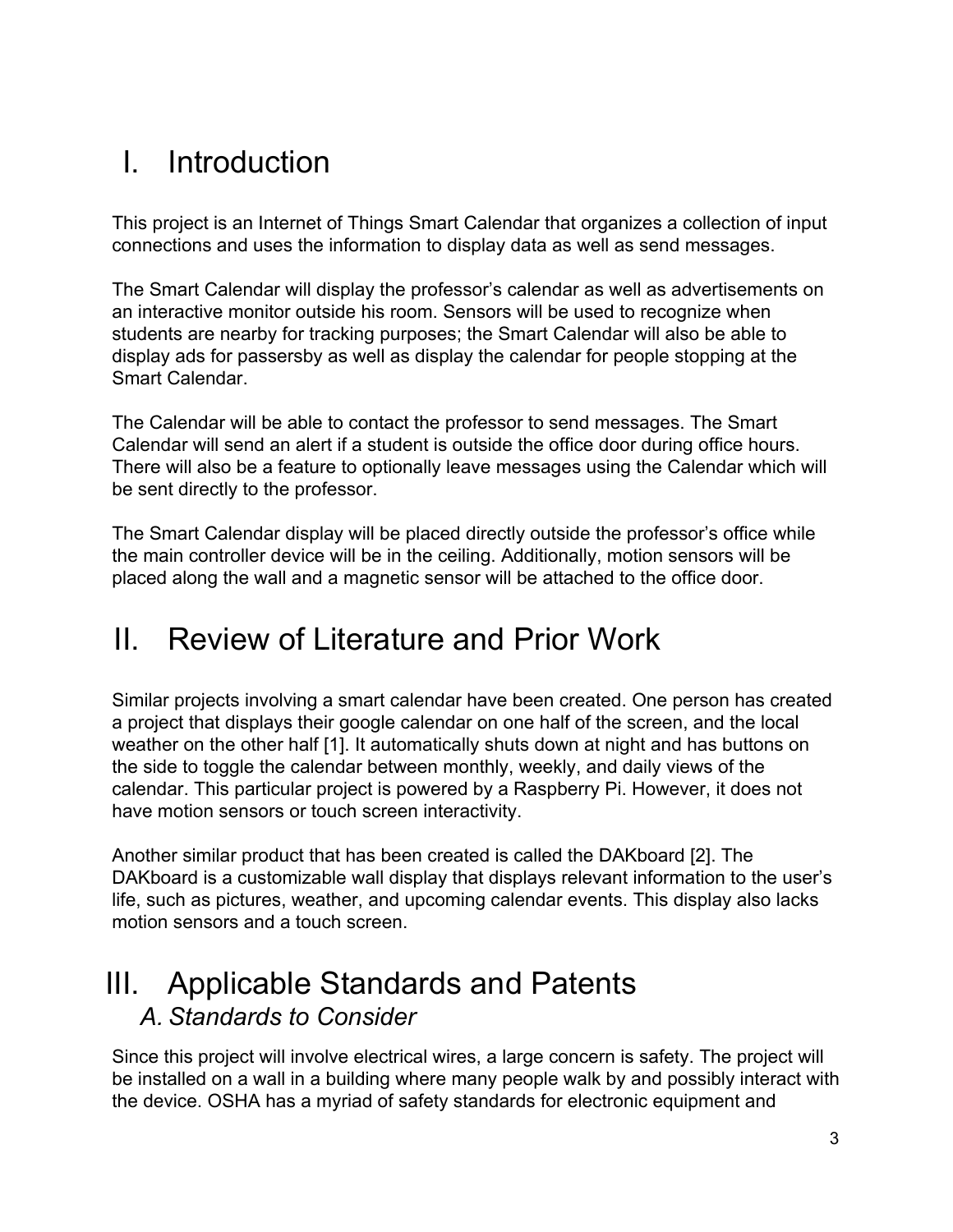electrical wiring. These standards must absolutely be adhered to as installing the device in the building could be breaching building code and would have to be taken down. As an example, OSHA standard 1910.305(f)(1) demands any "conductors used for general wiring shall be insulated" which means that anything used has to be jacketed or covered somehow so no conductors are exposed [3].

It would also be a good plan to follow one or more sets of cyber-security standards as the device will connect to the Internet and could potentially have a multitude of possible security breaches. If the device or any database that the device uses is comprised, unwanted advertisements and announcements could appear on the Smart Calendar.

Some helpful tools applicable to solving functionality are Javascript, HTML and CSS which all fall under W3C standards [4]. Any web applications should be designed and tested with the wealth of standards, specifications and guidelines provided by this platform. These standards are intended to improve quality whenever applicable and are also free to view.

### <span id="page-4-0"></span>*B. Patents for Similar Ideas*

There are some patents for features on electronic calendars that could possibly be used to implement required functionality. In order to avoid possible patent troubles, the features should be implemented using different methods.

One method that cannot be used is using email to update the Smart Calendar. This method is patented by Xerox and is very specific on patenting the idea of updating an electronic calendar with information in an email message [5]. Luckily, there are plenty of other options on how to update the Smart Calendar. Avoiding email updates altogether could be possible using a direct update link or by having a website host retrievable updates.

There are no current plans to obtain a patent for any of the other methods used for the functionality. The project could possibly later be packaged as a product as well as reproduced and redistributed; in order to allow this to be possible, no patents can be violated.

## <span id="page-4-1"></span>IV. Subsystem Level Function Requirements

The Raspberry Pi 3 will interface with all sensors and devices. It will also communicate with the internet using its onboard ethernet port. It needs a power supply connected to the power inlet from a 120V conventional power line. The Pi will be resting inside a protective case in the ceiling.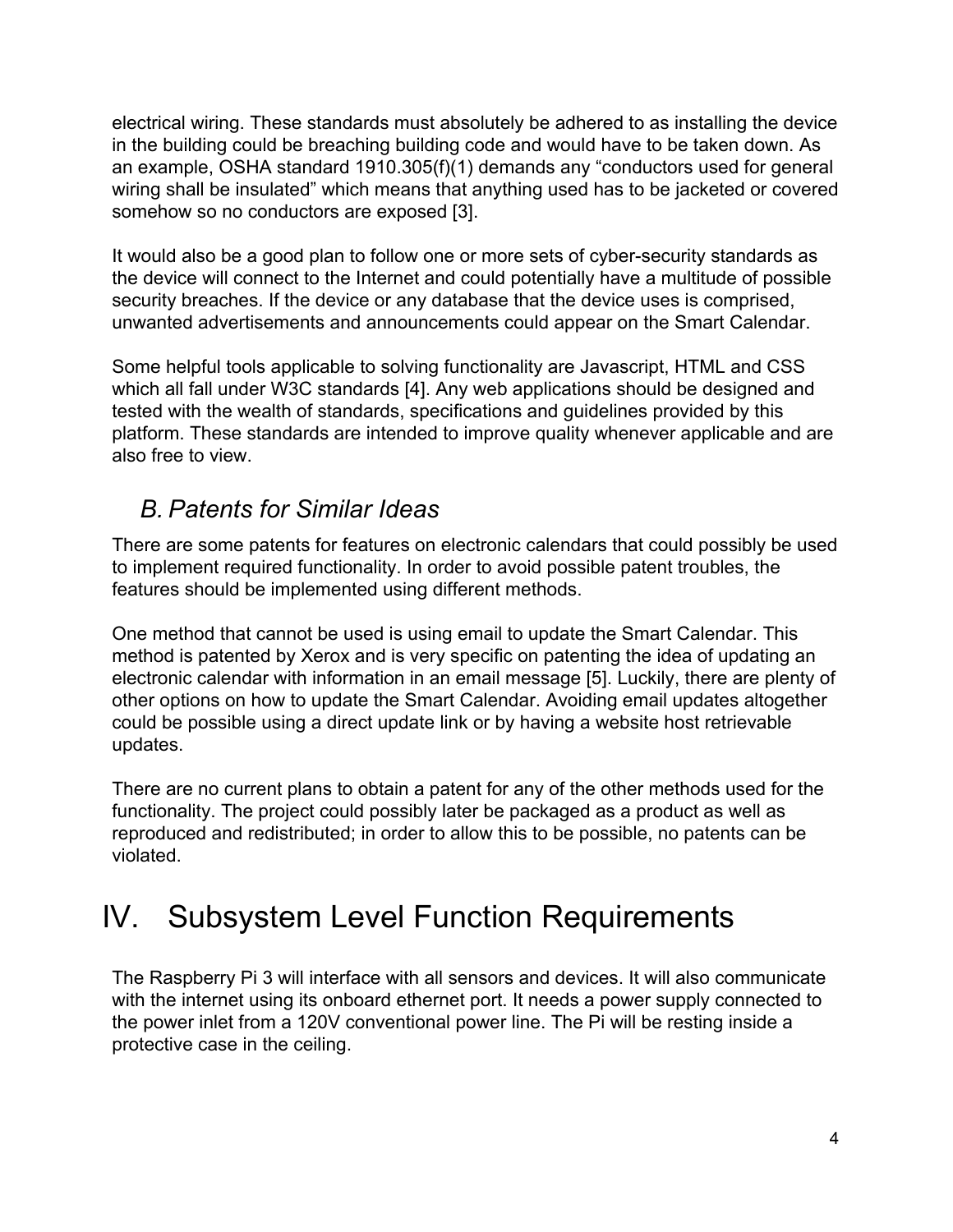The wires coming in/out from the sensors need to be attached to the Raspberry Pi's digital I/O pins. Power will be siphoned out of the Vcc and Ground pins for the sensors' usage using more wires. The voltage may have to be regulated to an appropriate rating for use with the sensors which might require simple circuitry. The sensors will be placed in necessary positions to be able to track required information. The wires will have to reach the Pi from these positions.

The monitor for display will be mounted on the wall underneath the Raspberry Pi. The specific monitor ordered needs an HDMI cable, a USB cable and its own power supply. The USB and HDMI cables will need to reach the Pi and the power supply needs to source its own power from a 120V conventional power line.

### <span id="page-5-0"></span>*A. Inside the Pi*

The Raspberry Pi will be running multiple processes to make meaningful information out of sensors, control devices and use the internet. These processes include:

● GUI Process

This process will handle the graphics going to the in/out connection with the touch display monitor connected via USB and HDMI. Some of the data displayed in the graphics (Doctor Malinowski's google calendar, class advertisements, weather, etc.) will be grabbed from the internet.

This process also handles the message interface which allows users to leave a message using software keyboard input typed via the touch screen. The messages will then be stored in memory to be sent. There will also be interactivity for people to use the GUI to control the information being displayed using the monitor's touch controls. When not being interacted with, this process will default to displaying advertisements to passers-by and switch to displaying the calendar for people who stop at the calendar.

• Tracking Process

In order for the board to make sense of all of the sensor data, it needs a process to read pin information and make decisions. The process will gather information from all motion sensors and the open door sensor by reading the board's specific drivers for the digital I/O pins that the sensors are connected to. It will then form coherent, human-readable tracking data and send it out to memory for storage. The Tracking Process will also tell the GUI Process when someone stops in front of the Smart Calendar.

• Memory

A portion of read/write memory will be allocated on the Raspberry Pi 3's SD card storage for temporary data. This data will be sent to the Internet as a data file and uploaded to Google Drive.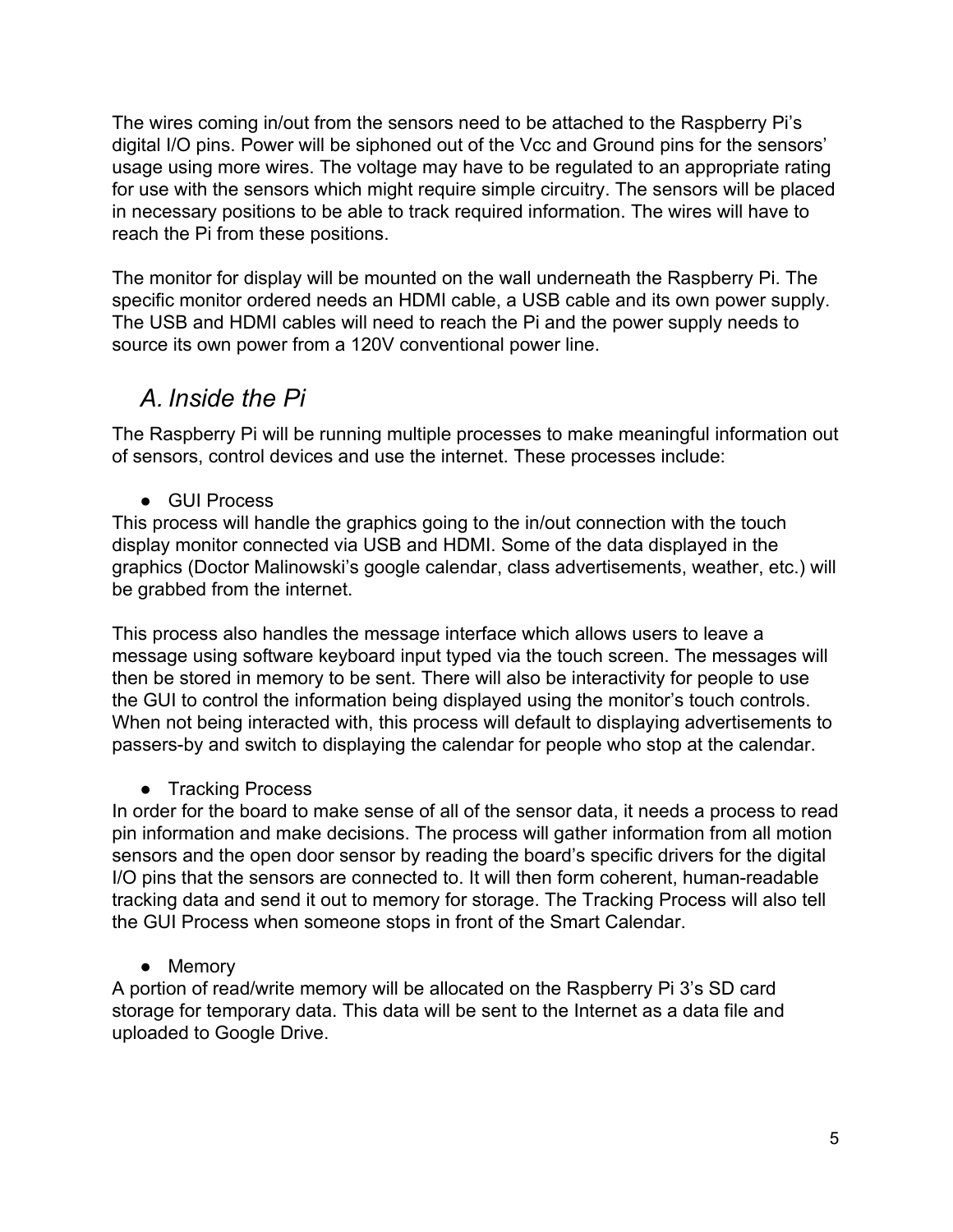#### • Sleep/Wake Up Process

A process will be reading the onboard Real Time Clock. When it is time to sleep, the process will shut down any unnecessary processes and set the digital I/O pins to low power to unpower the sensors. When it is time to wake up, the process will start up any other necessary processes and power the digital I/O pins to power the sensors.

#### ● Door Lock Process

This process will accept a secure message from the internet and then use the digital I/O pin to communicate with the electronic door lock to unlock the door.



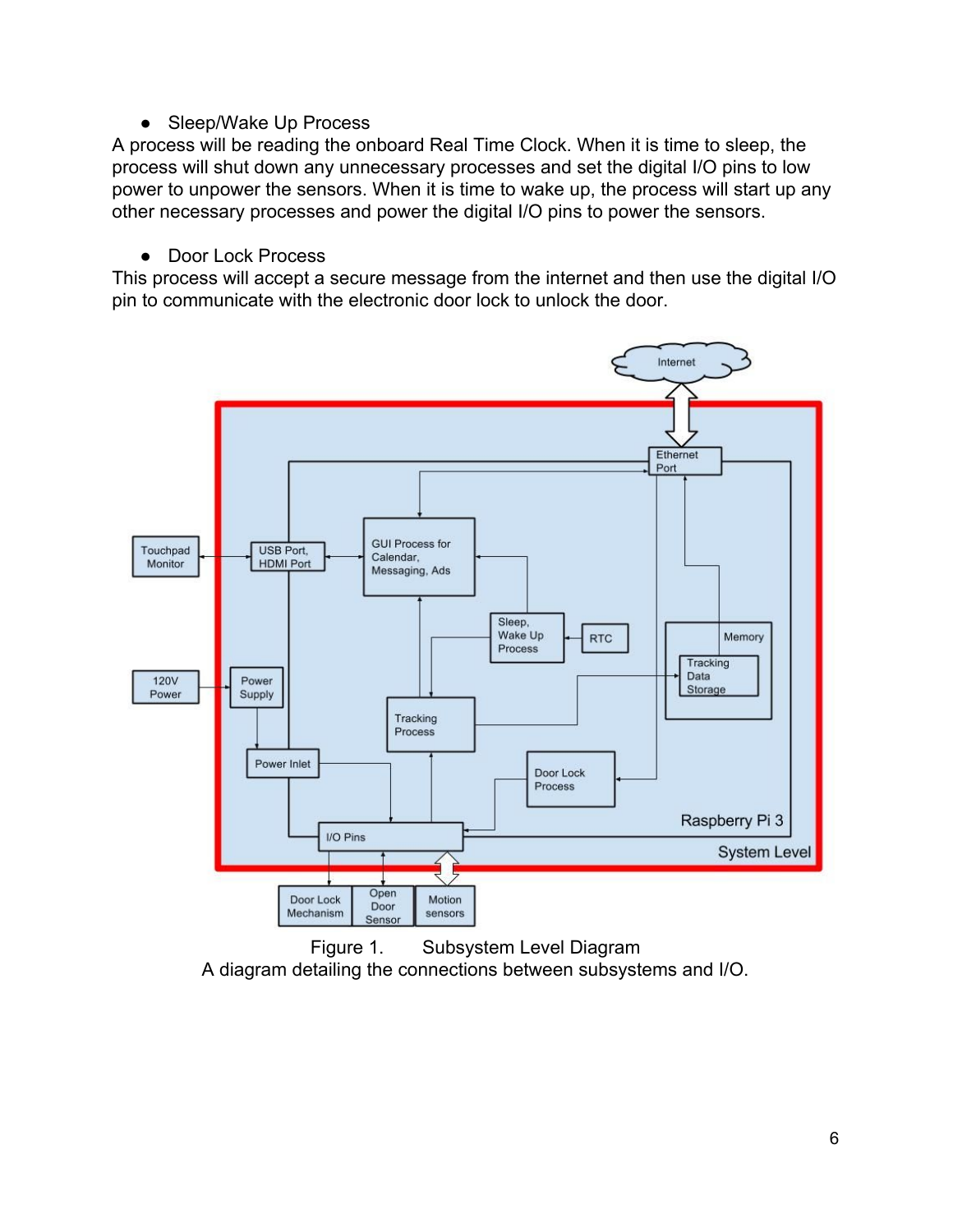

Figure 2. Gui Process Block Diagram A block diagram detailing the design for the process that controls what is displayed. The process also handles messaging.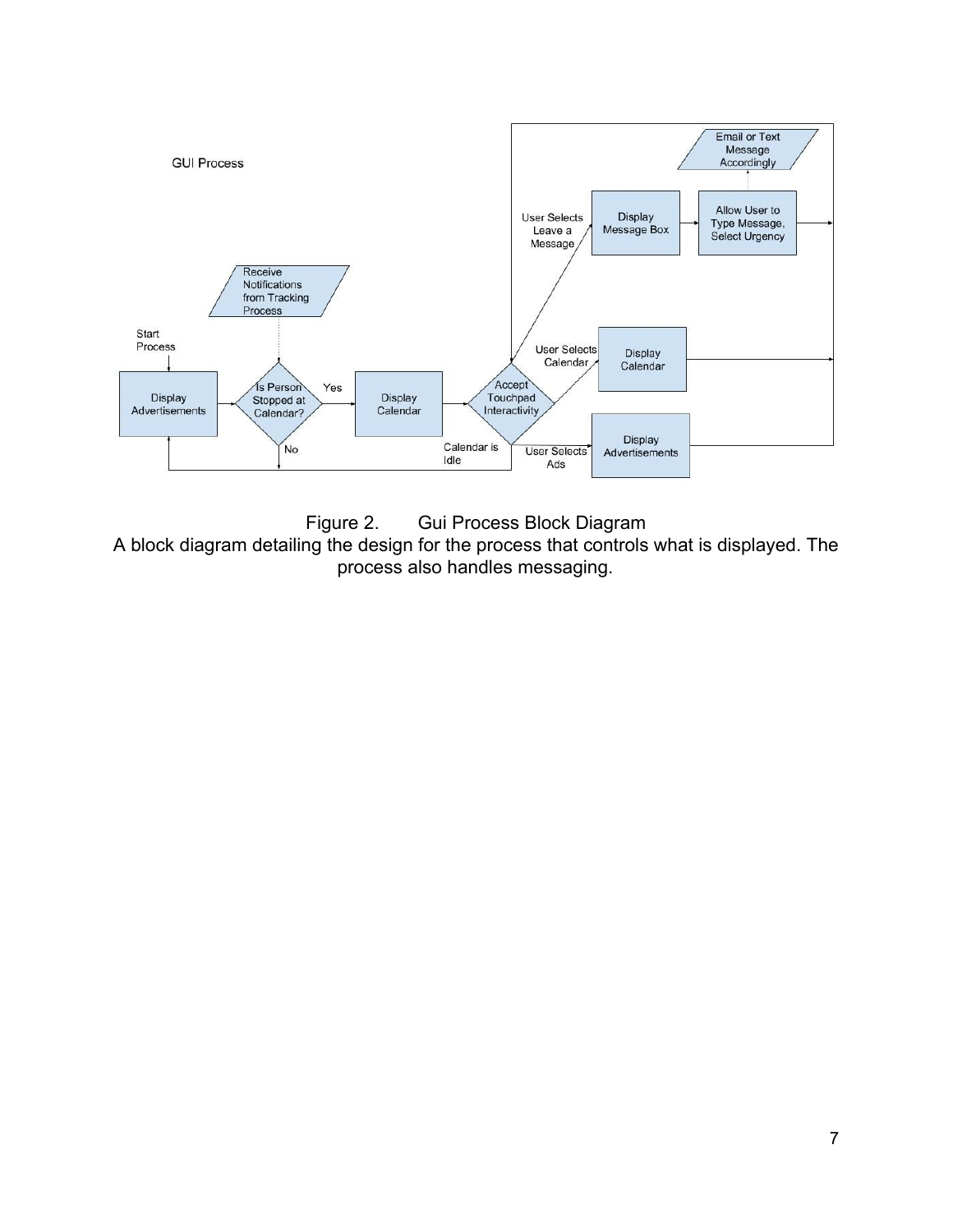



A block diagram detailing the design for the process that reads the infrared sensors and sends notifications to other processes. The process also creates tracking data and uploads the data to an online database when it is told to end.

### <span id="page-8-0"></span>*B. Modes of Operation*

In order to conserve power, the Smart Calendar will also enter modes of operation where the system sleeps.

● Off

The device is completely powered off. This could happen if the device is manually unpowered or if the power goes out. From this mode, the device needs to receive power again and turn on. This might require manual interaction with the device. Once it receives power again and is turned back on, it will enter Startup.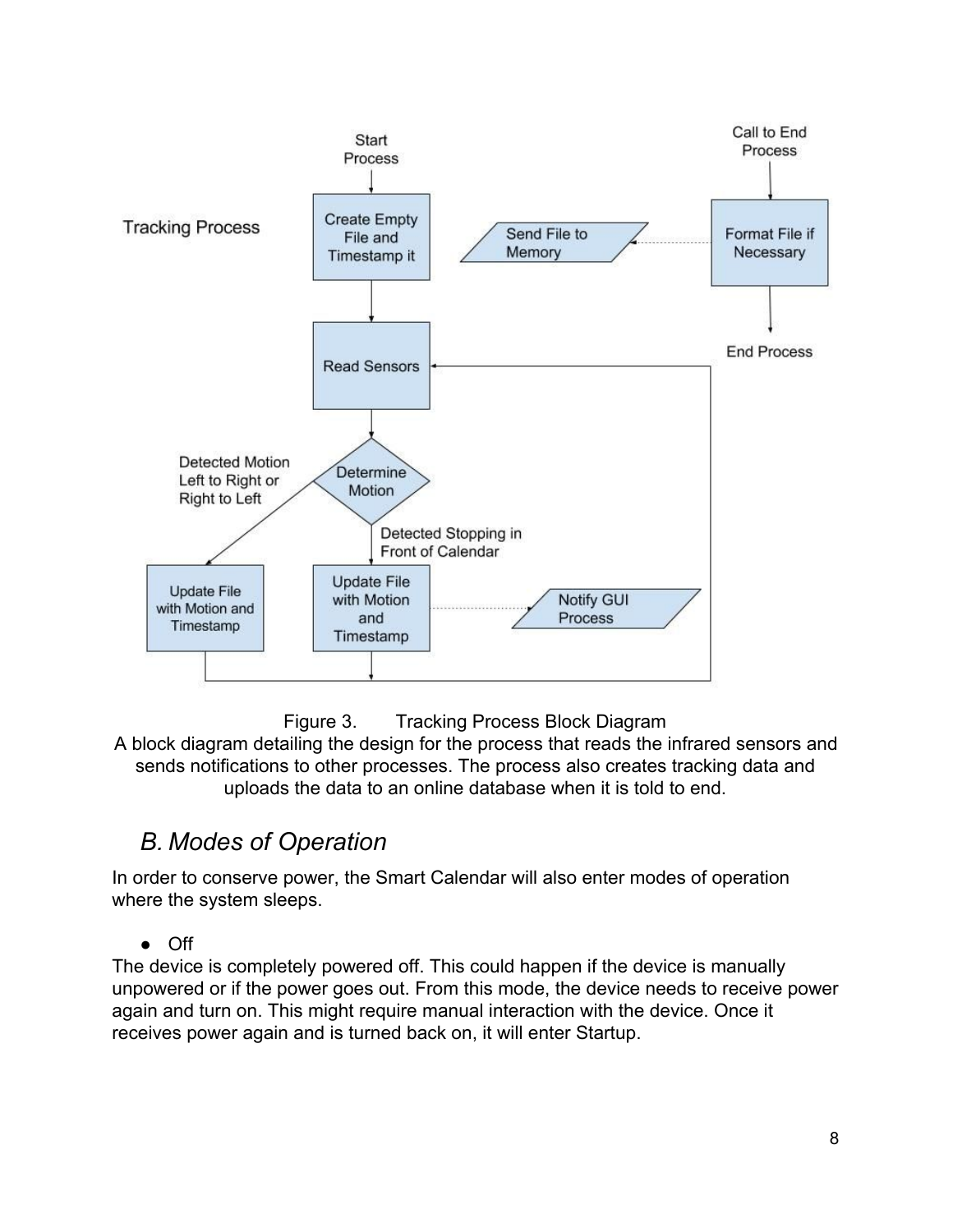● Low Power

The device is in a power saving mode, the display is off, and all inputs are not being read; this mode is for power saving when nobody is around to look at the calendar overnight. The Raspberry Pi cannot shut off completely because it cannot wake itself up, but it can enter sleep mode.

• Startup (transition)

The GUI is loaded in kiosk mode, the display is off, and all inputs are not being read; this transition is for loading features out of Low Power mode into Powered On mode. The Pi can automatically enter Startup from Low Power based on default criteria like a given time of day.

● Powered On

The device is actively retrieving all inputs, displaying functionality on the monitor, and deciding if to send alerts; this mode is for implementing all designated Smart Calendar features.

• Shutting Down (transition)

The device sends stored tracking data to the internet, the display is off, and all inputs are not being read; this transition is for stopping all features and going to Low Power mode from Powered On mode. The Pi can automatically enter Shutting Down from Powered On based on default criteria like a given time of day.

## <span id="page-9-0"></span>V. Engineering Efforts Completed to Date

Most of the required functionality of the Smart Calendar has already been considered. All of the required techniques to perform the functionality have a generic design as included in the Subsystem Level Functional Requirements section.

Many useful programming languages for this project have already been studied and researched. This includes Python, HTML paired with Javascript/Ajax/PHP, Bash, and various other Linux commands.

Some programming is done or is partially complete. For the display, there already is a working framework with a section for calendar, messages, and advertisements. In the background, example work has been done for interprocess communication.

Simulation has been done on a Raspberry Pi 2 running Ubuntu MATE and a virtual machine running Xubuntu in order to test if the programming works correctly. Since any version of Unix should work similarly, this simulation should provide a good basis for what will happen when the same program is ran on the Smart Calendar.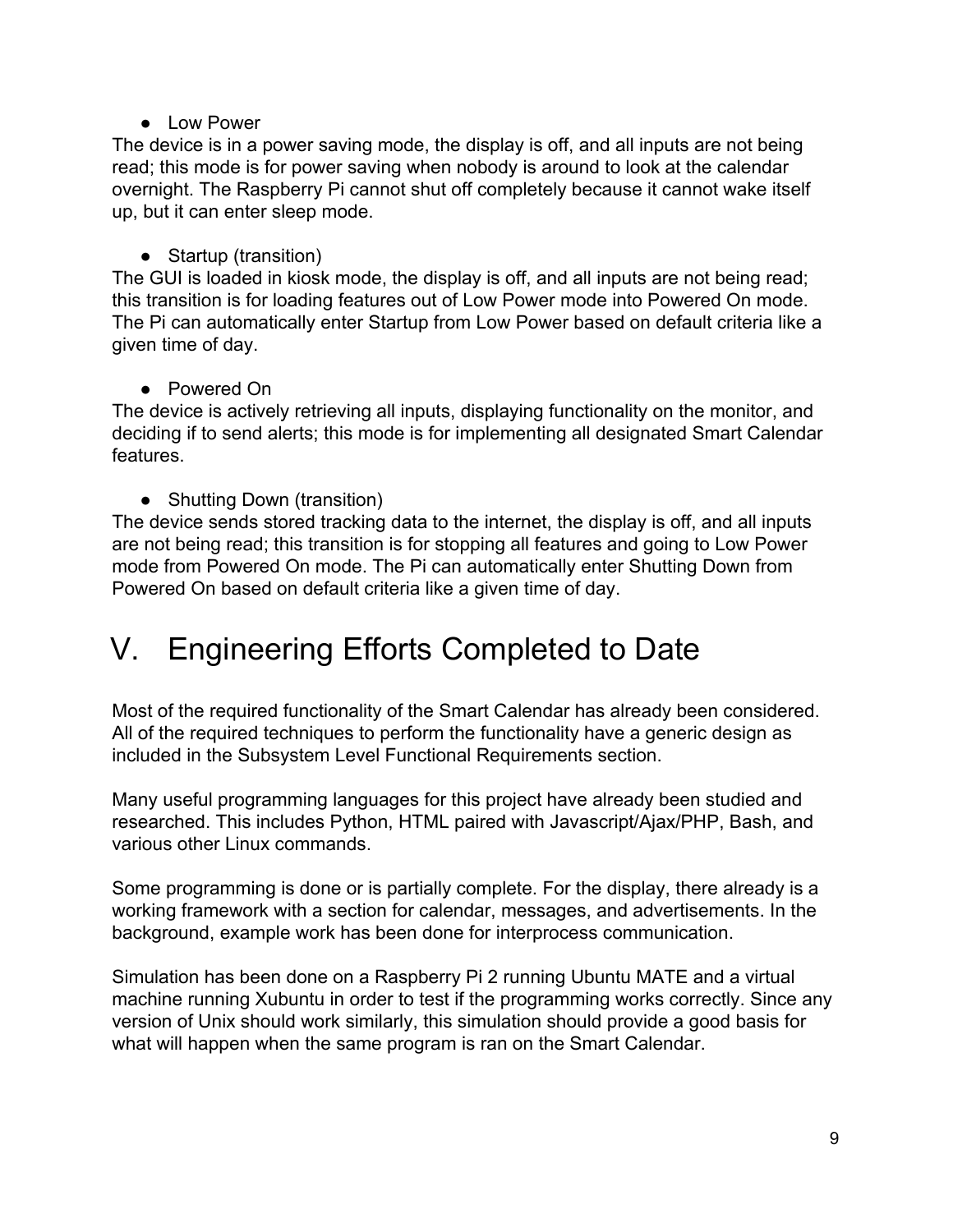## <span id="page-10-0"></span>VI. Parts List

- Waveshare 10.1 inch 1280x800 IPS LCD Capacitive Touchscreen with case  $\circ$  \$118.99
- Raspberry Pi 3 with power supply, case and heatsinks
	- $\circ$  \$51.94
- Sandisk 32GB microSDHC card with normal SD card adapter  $\circ$  \$10.59
- Aleko magnetic reed switches
	- $\circ$  \$9.99
- Emy passive infrared motion sensor detector modules
	- $\circ$  \$5.49
- Ethernet\*, HDMI, USB and digital I/O cables
	- $\circ$  \$14.89

Total cost: \$211.89

<span id="page-10-1"></span>\*Ethernet cable is in house and is not included in price.

## VII. Deliverables and Schedule

Tasks will mostly be done by one individual given their specific focus and skills. Some tasks will involve collaboration. The deliverables for Spring semester haven't been assigned or announced yet and are not included.

| <b>Week</b> |          | Jason's work                                                             | Cole's work |
|-------------|----------|--------------------------------------------------------------------------|-------------|
| 11/27/16    | 12/3/16  | <b>Product Proposal presentation</b><br><b>Finalize Product Proposal</b> |             |
| 12/4/16     | 12/10/16 | <b>Final Exam</b>                                                        |             |
| 12/11/16    | 12/17/16 | <b>Final Exam</b>                                                        |             |
| 12/18/16    | 12/24/16 | <b>Winter Break begins</b>                                               |             |
| 12/25/16    | 12/31/16 | <b>Winter Break</b>                                                      |             |
| 1/1/17      | 1/7/17   | <b>Winter Break</b>                                                      |             |

**Table 1** Schedule for Completion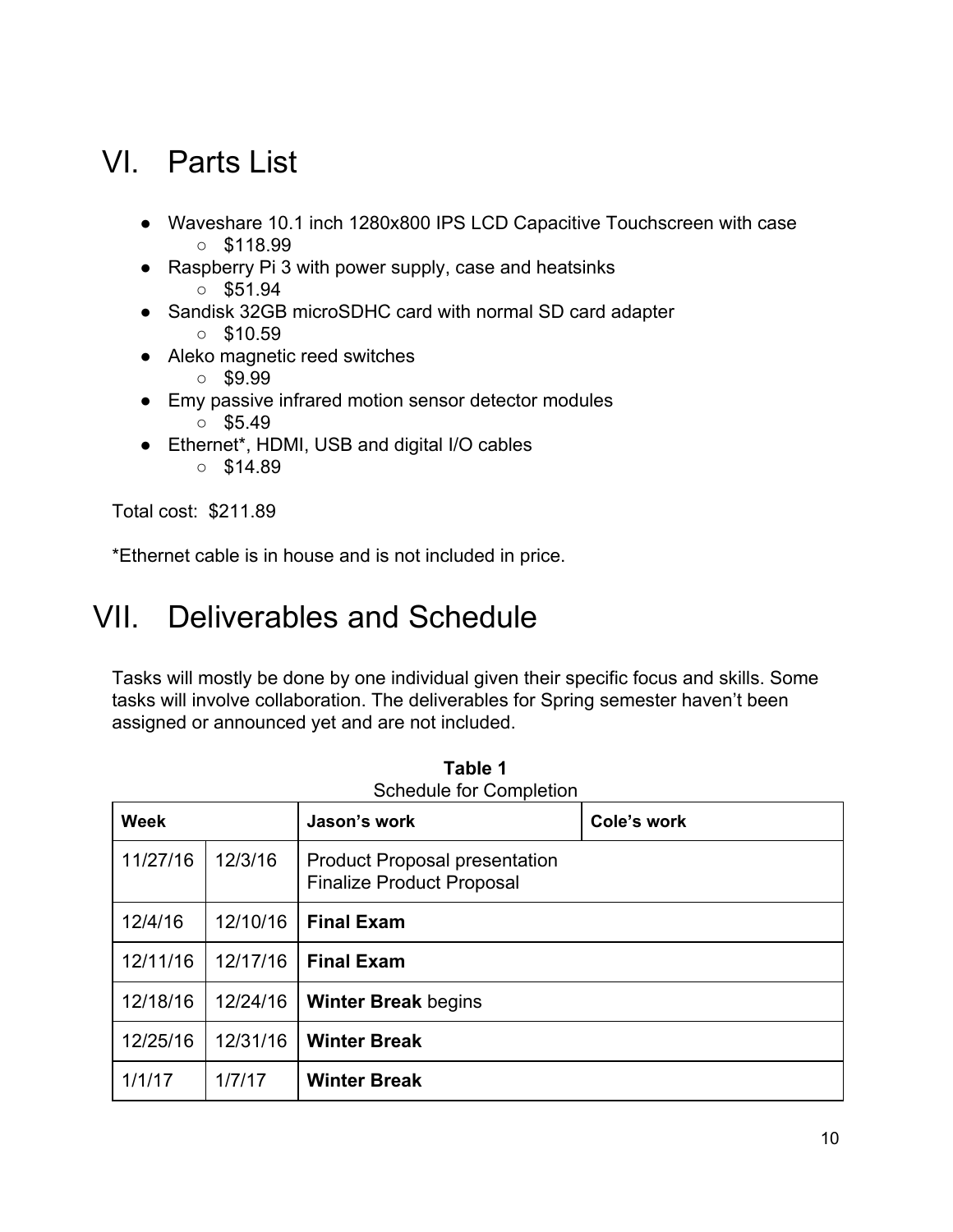| 1/8/17  | 1/14/17 | <b>Winter Break ends</b>                                                                                   |                                                                                                  |  |
|---------|---------|------------------------------------------------------------------------------------------------------------|--------------------------------------------------------------------------------------------------|--|
| 1/15/17 | 1/21/17 | <b>Spring Semester begins</b><br>Write Python code to host HTTP web server for Ajax to communicate<br>with |                                                                                                  |  |
| 1/22/17 | 1/28/17 | Write XML code using Ajax to<br>direct browser                                                             | Continue writing Python code to<br>communicate with Ajax                                         |  |
| 1/29/17 | 2/4/17  | Write HTML code to direct browser<br>back to ads when idle for long<br>enough                              | Setup Raspberry Pi<br>Setup monitor for Pi                                                       |  |
| 2/5/17  | 2/11/17 | Write javascript for ads that<br>"follow" passersby                                                        | Figure out reading, writing, and<br>permissions for I/O pins<br>Connect sensors to Pi            |  |
| 2/12/17 | 2/18/17 |                                                                                                            | Write Python script to poll I/O<br>pins<br>Write Python script to enable<br>and disable I/O pins |  |
| 2/19/17 | 2/25/17 | Find method to upload text files<br>Write script to use method to<br>upload tracking text file             | Write Python script to track<br>movement with IR sensors                                         |  |
| 2/26/17 | 3/4/17  |                                                                                                            | Write Python script to compile<br>movement information into a<br>text file                       |  |
| 3/5/17  | 3/11/17 | Write Python script to send<br>commands to Ajax using<br>movement information                              | Write Python script to<br>communicate with door lock                                             |  |
| 3/12/17 | 3/18/17 | <b>Spring Break</b>                                                                                        |                                                                                                  |  |
| 3/19/17 | 3/25/17 | Test Internet communication                                                                                | Write script for sleep/wakeup<br>process                                                         |  |
| 3/26/17 | 4/1/17  | Test mount setup for project                                                                               |                                                                                                  |  |
| 4/2/17  | 4/8/17  | Mount project                                                                                              |                                                                                                  |  |
| 4/9/17  | 4/15/17 | Spare time in case of changes                                                                              |                                                                                                  |  |
| 4/16/17 | 4/22/17 | Spare time in case of changes                                                                              |                                                                                                  |  |
| 4/23/17 | 4/29/17 | Spare time in case of changes                                                                              |                                                                                                  |  |

Some work has been divided up such that one person can focus on one task while the other on another; this is due to specific focuses and skillsets. Sometimes tasks call for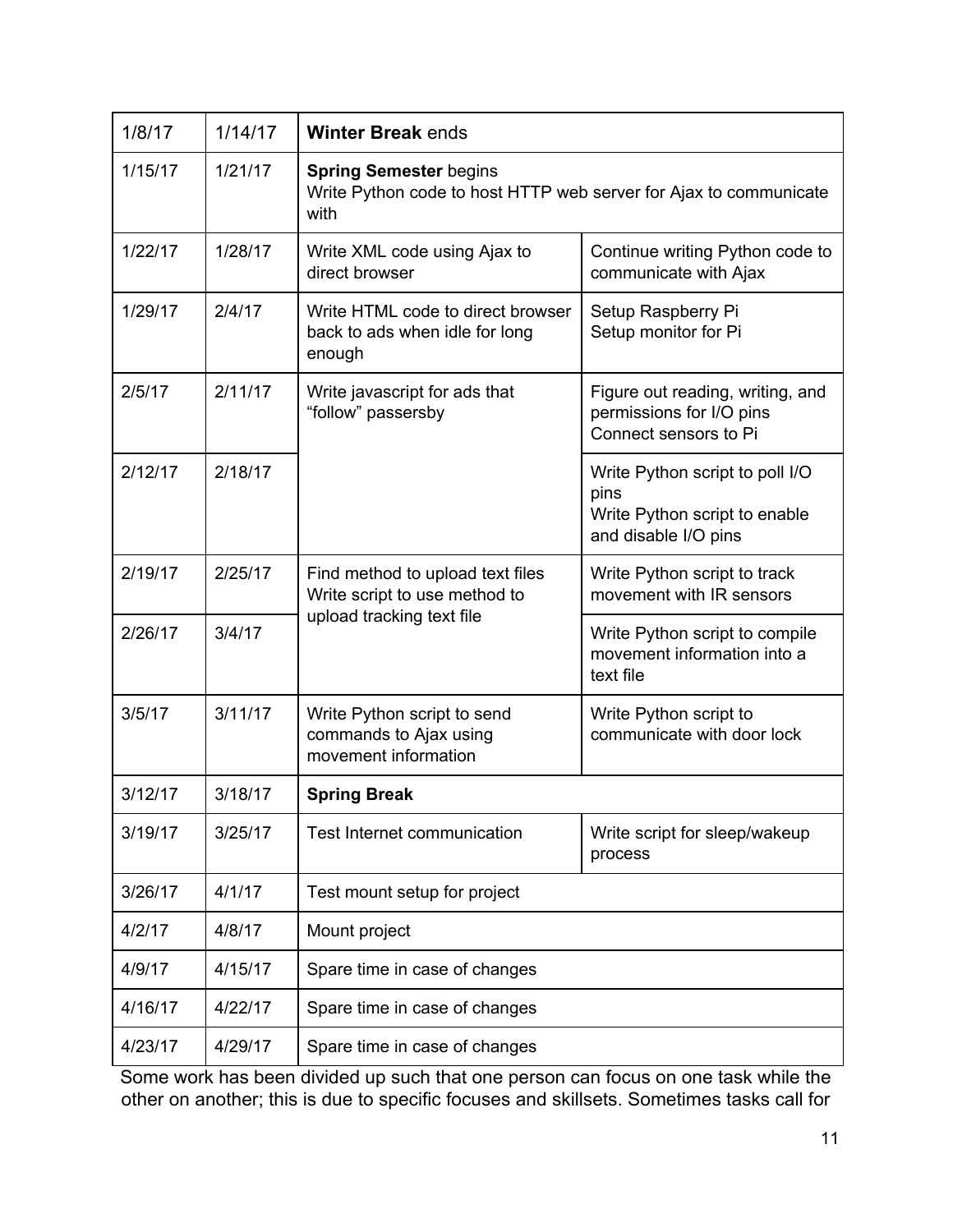collaboration and require both partners to work at simultaneously in which case both are responsible.

### <span id="page-12-2"></span>VIII. Discussion and Future Directions

For the moment, work needs to be done with Ajax to control the web browser from outside processes. This is the major boundary from continuing to program for the project.

Optionally, there are plans to implement many other features. The first one likely to be implemented would be an automatic service to pull updates from Github. This feature would likely be turned off in the final release as this could introduce unforeseen issues and possible breaches in security.

There is also talk on adding new tabs to the Smart Calendar for added interactivity. If all work is completed early, work on these additional features will start. These features could be local weather information, local weather alerts, or a simple game.

Additionally, as a side project, Jason has shown interest in making a companion phone application to the Smart Calendar. The application would have many of the same features of the Smart Calendar, but for a mobile platform.

## <span id="page-12-1"></span>IX. References

### <span id="page-12-0"></span>*Citations*

[1] Kmccb (2016, Apr. 7). *Raspberry Pi Framed Informational Display - Google Calendar, Weather, and More..* [Online]. Available: <http://imgur.com/gallery/z94Vr>

[2] M. Archambault. *DAKboard Is a Customizable Wall Display for Photos, Calendar Events, and Weather* [Online]. Available:

[http://petapixel.com/2015/08/19/dakboard-is-a-C](http://petapixel.com/2015/08/19/dakboard-is-a-)ustomizable-wall-display-for-photos-calendar-e vents-and-weather/

[3] (2007, Feb. 14). *Wiring Methods, Components, and Equipment for General Use* [Online]. Available:

[https://www.osha.gov/pls/oshaweb/owadisp.show\\_document?](https://www.osha.gov/pls/oshaweb/owadisp.show_document)p\_table=STANDARDS&p\_id=988 2

[4] *Standards - W3C* [Online]. Available: <https://www.w3.org/standards/>